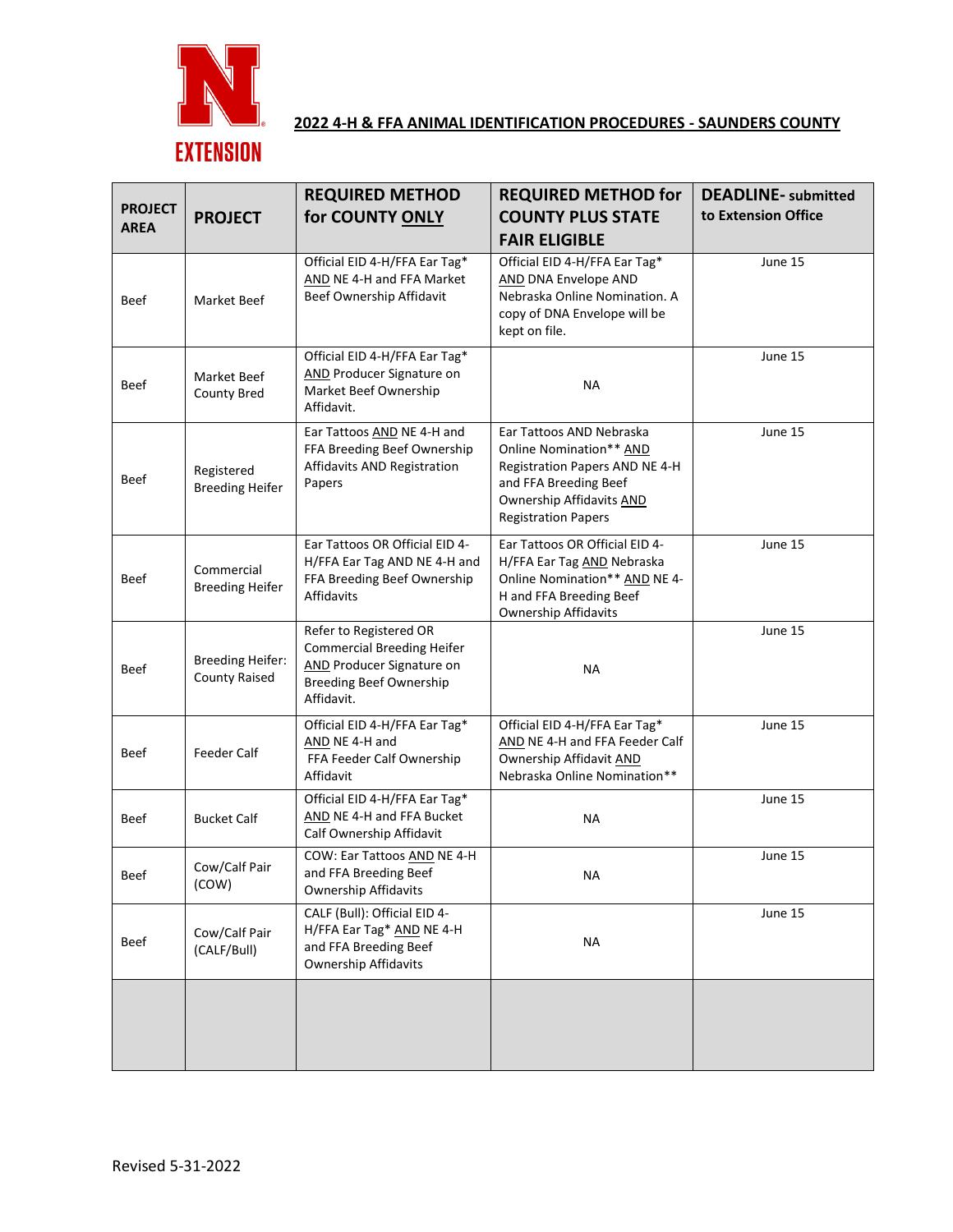| <b>PROJECT</b><br><b>AREA</b> | <b>PROJECT</b>                                              | <b>REQUIRED METHOD</b><br>for COUNTY ONLY                                                                                             | <b>REQUIRED METHOD for</b><br><b>COUNTY PLUS STATE</b><br><b>FAIR ELIGIBLE</b>                                                                  | <b>DEADLINE-</b> submitted<br>to Extension Office                                         |
|-------------------------------|-------------------------------------------------------------|---------------------------------------------------------------------------------------------------------------------------------------|-------------------------------------------------------------------------------------------------------------------------------------------------|-------------------------------------------------------------------------------------------|
| Beef                          | Cow/Calf Pair<br>(CALF/Feeder<br>Calf - Heifer or<br>Steer) | CALF (Feeder Calf - Heifer or<br>Steer): REFER TO "FEEDER<br><b>CALF" PROCEDURES</b>                                                  | CALF (Feeder Calf - Heifer or<br>Steer): REFER TO "FEEDER CALF"<br><b>PROCEDURES</b>                                                            | REFER TO "FEEDER CALF"<br><b>PROCEDURES</b>                                               |
| <b>Beef</b>                   | Cow/Calf Pair<br>(CALF/Breeding<br>Heifer)                  | CALF (Breeding Heifer): REFER<br>TO "REGISTERED or<br><b>COMMERCIAL BREEDING</b><br><b>HEIFER" PROCEDURES</b>                         | CALF (Breeding Heifer): REFER<br>TO "REGISTERED or<br><b>COMMERCIAL BREEDING</b><br><b>HEIFER" PROCEDURES</b>                                   | <b>REFER TO "REGISTERED or</b><br><b>COMMERCIAL BREEDING</b><br><b>HEIFER" PROCEDURES</b> |
| <b>Beef</b>                   | Jr Production<br><b>Bulls</b>                               | Official EID 4-H/FFA Ear Tag*<br>AND NE 4-H and FFA Breeding<br>Beef Ownership Affidavit                                              | <b>NA</b>                                                                                                                                       | June 15                                                                                   |
| Clover<br>Kid                 | Clover Kid<br>Showmanship                                   | Official EID 4-H/FFA AND<br>Identification Affidavit (Clover<br>Kid's name included on ID<br>sheet for family animals)                | <b>NA</b>                                                                                                                                       | June 15                                                                                   |
| Dairy<br>Cattle               | Dairy Cattle                                                | NE 4-H and FFA Dairy<br><b>Identification Affidavits</b>                                                                              | NE 4-H and FFA Dairy<br><b>Identification Affidavits</b>                                                                                        | June 15                                                                                   |
| Goats                         | Dairy                                                       | NE 4-H Dairy Goat<br>Identification Affidavits AND<br>Official USDA Scrapie Tag<br>(tattoos for registered does)                      | <b>NA</b>                                                                                                                                       | June 15                                                                                   |
| Goats                         | Market Goat                                                 | Official USDA Scrapie Tag AND<br>NE 4-H and FFA Market Goat<br>Ownership Affidavit                                                    | Official USDA Scrapie Tag AND<br>DNA Envelope AND Nebraska<br>Online Nomination** A copy of<br>DNA envelope will be kept on<br>file.            | June 15                                                                                   |
| Goats                         | Market Goat<br><b>County Bred</b>                           | Official USDA Scrapie Tag AND<br>Producer Signature on Market<br>Goat Ownership Affidavit.                                            | NA                                                                                                                                              | June 15                                                                                   |
| Goats                         | Commercial<br><b>Breeding Meat</b><br>Does                  | Official USDA Scrapie Tag AND<br>NE 4-H and FFA Breeding Doe<br>Ownership Affidavit                                                   | Official USDA Scrapie Tag AND<br>NE 4-H and FFA Breeding Doe<br>Ownership Affidavit, AND<br>Nebraska Online Nomination**                        | June 15                                                                                   |
| Swine                         | Market Swine                                                | Ear Notches, AND Official EID<br>4-H/FFA Ear Tag NE 4-H and<br>FFA Market Swine Ownership<br>Affidavit                                | Official EID 4-H/FFA Ear Tag*<br><b>AND DNA Envelope AND</b><br>Nebraska Online Nomination**<br>A copy of DNA envelope will be<br>kept on file. | June 15                                                                                   |
| Swine                         | Market Swine<br><b>County Bred</b>                          | Ear Notches and Official EID 4-<br>H/FFA Ear Tag AND Producer<br>Signature on Market Swine<br>Ownership Affidavit.                    | NA                                                                                                                                              | June 15                                                                                   |
| Swine                         | Market Swine<br>Purebred                                    | Ear Notches and Official EID 4-<br>H/FFA Ear Tag AND NE 4-H and<br>FFA Market Swine Ownership<br>Affidavit AND Registration<br>Papers | Official EID 4-H/FFA Ear Tag*<br>AND DNA Envelope AND<br>Nebraska Online Nomination**<br>A copy of DNA envelope will be<br>kept on file.        | June 15                                                                                   |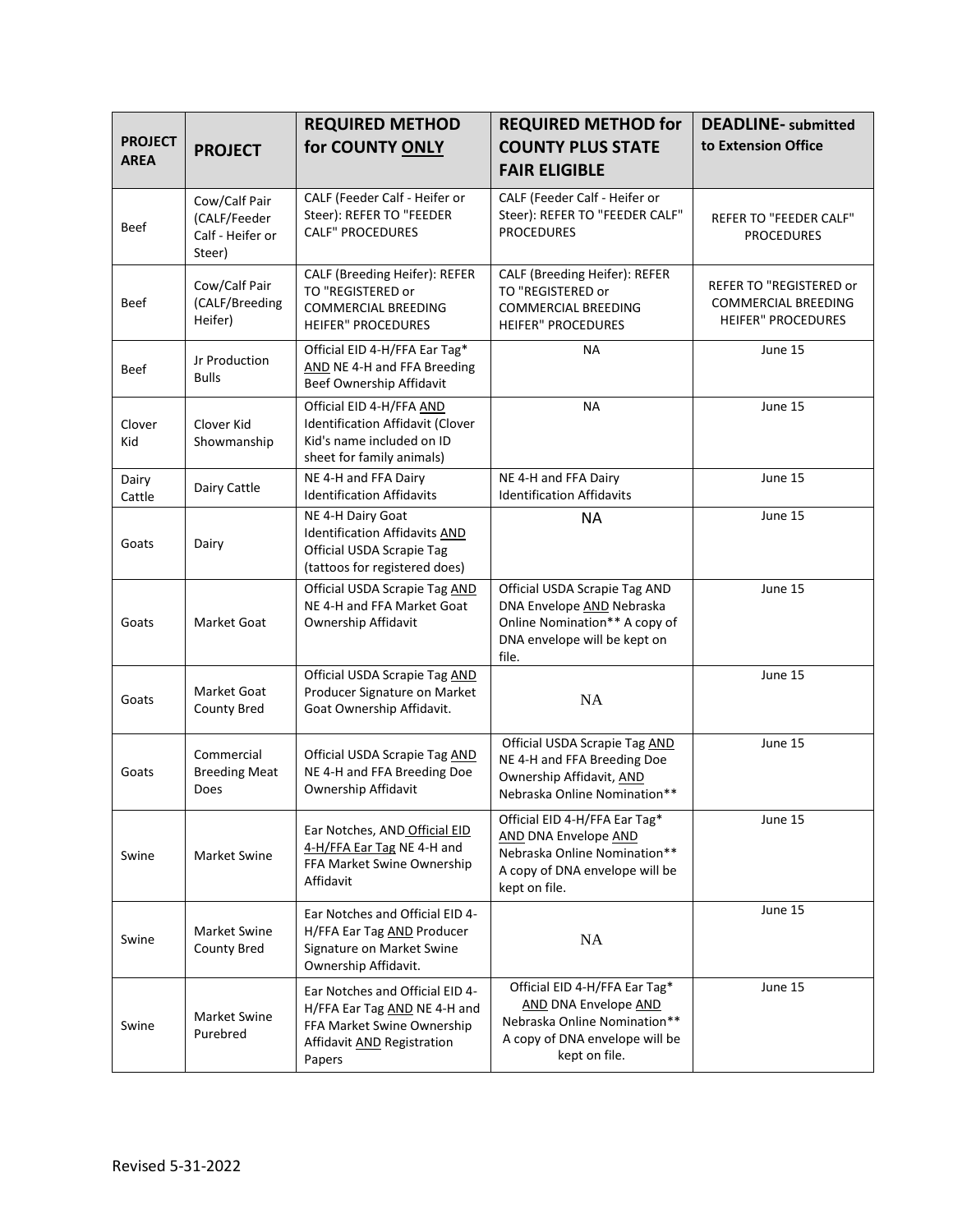| <b>PROJECT</b><br><b>AREA</b> | <b>PROJECT</b>                               | <b>REQUIRED METHOD</b><br>for COUNTY ONLY                                                                               | <b>REQUIRED METHOD for</b><br><b>COUNTY PLUS STATE</b><br><b>FAIR ELIGIBLE</b>                                                                              | <b>DEADLINE-</b> submitted<br>to Extension Office |
|-------------------------------|----------------------------------------------|-------------------------------------------------------------------------------------------------------------------------|-------------------------------------------------------------------------------------------------------------------------------------------------------------|---------------------------------------------------|
| Swine                         | <b>Breeding Swine</b>                        | Ear Notches AND Official EID 4-<br>H/FFA Ear Tag NE and 4-H and<br>FFA Breeding Swine Ownership<br>Affidavit            | Official EID 4-H/FFA Ear<br>Tag AND Nebraska Online<br>Nomination                                                                                           | June 15                                           |
| Horse                         | Horse:<br>District/State<br>Entries/Eligible | 4-H Horse Identification<br>Certificate                                                                                 | DISTRICT & STATE: 4-H Horse<br><b>Identification Certificate AND</b><br>Entry form                                                                          | May 6                                             |
| Horse                         | Horse: County<br><b>ONLY</b>                 | 4-H Horse Identification<br>Certificate                                                                                 |                                                                                                                                                             | June 15                                           |
| Rabbit                        | Rabbit                                       | Tattoo AND NE 4-H Rabbit<br>Ownership Affidavit                                                                         | NE 4-H Rabbit Ownership<br>Affidavit                                                                                                                        | June 15                                           |
| Sheep                         | Market Lamb                                  | Official USDA Scrapie Tag AND<br>NE 4-H and FFA Market Lamb<br>Ownership Affidavit                                      | Official USDA Scrapie Tag AND<br>DNA Envelope. A copy of DNA<br>envelope will be kept on file.                                                              | June 15                                           |
| Sheep                         | Registered<br><b>Breeding Sheep</b>          | Official USDA Scrapie Tag AND<br>NE 4-H and FFA Breeding<br>Sheep Ownership Affidavit<br><b>AND Registration Papers</b> | Official USDA Scrapie Tag AND<br>NE 4-H and FFA Breeding Sheep<br>Ownership Affidavit AND<br>Nebraska Online Nomination**<br><b>AND Registration Papers</b> | June 15                                           |
| Sheep                         | Commercial<br><b>Breeding Sheep</b>          | Official USDA Scrapie Tag AND<br>NE 4-H and FFA Breeding<br>Sheep Ownership Affidavit                                   | Official USDA Scrapie Tag AND<br>NE 4-H and FFA Breeding Sheep<br>Ownership Affidavit AND<br>Nebraska Online Nomination**                                   | June 15                                           |

\* Official EID 4-H/FFA Ear Tag: (1) All 4-H and FFA MARKET animals carrying an EID tag are required to have a Premise ID. A Premise ID number can be obtained through the NE Department of Agriculture. For more information, go to https://extension.unl.edu/statewide/saunders/animal-science/. (2) Market animals are to use existing USDA official EID tags if already identified/tagged with USDA official EID tags. DO NOT REMOVE. IT IS UNLAWFUL TO REMOVE EXSISTING EID TAGS! Market animals with existing EID tags will use that tag number for the EID identification portion. Tags are to be obtained from the Extension Office.

\*\*Nebraska State Fair Online Nomination: (1) 4-H Families & Youth will be in charge of self-nominating any possible breeding or market livestock animals they wish to exhibit at NE State Fair into www.showstockmgr.com by June 15th

- All Beef, Swine, Goat, Sheep, Horse) Failure to nominate animals by deadline will result in not be allowed to exhibit. DNA envelopes will still be returned to the Extension Office, however payment for the DNA envelopes (\$7 per DNA envelope) will be paid through the nomination website. More information found at: https://extension.unl.edu/statewide/saunders/animal-identification/. DNA nominations will cost \$7 each, breeding nomination \$2 each.